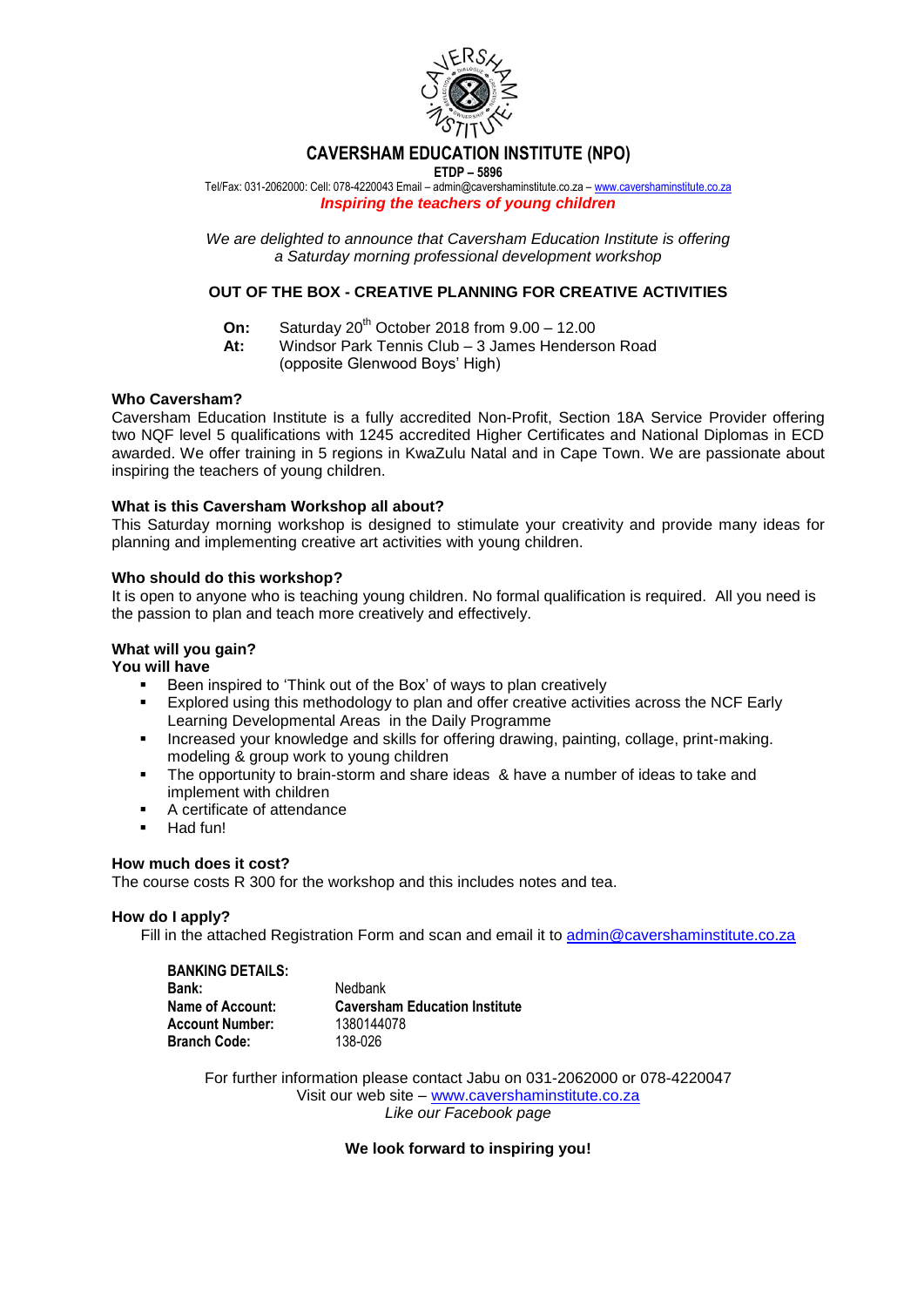

## **REGISTRATION FOR THE DURBAN PROFESSIONAL DEVELOPMENT WORKSHOP**

## **OUT OF THE BOX - CREATIVE PLANNING FOR CREATIVE ACTIVITIES**

SATURDAY 20<sup>th</sup> October 2018 – Windsor Park Tennis Club

**Bank** – Nedbank **Name of Account**: Caversham Education Institute **Acc.Number**:1380144078 **Branch Code** - 138026 **Reference**: Your Name & Short Course 2018

 $\mathbf{r}$ 

| <b>PARTICIPANT DETAILS</b>                                                                                                    |                       |  |                       |                 |                   |                   |     |                    |  |  |
|-------------------------------------------------------------------------------------------------------------------------------|-----------------------|--|-----------------------|-----------------|-------------------|-------------------|-----|--------------------|--|--|
| <b>TITLE</b>                                                                                                                  |                       |  | <b>SURNAME</b>        |                 |                   |                   |     |                    |  |  |
| <b>FIRST NAMES</b>                                                                                                            |                       |  |                       |                 | <b>KNOWN NAME</b> |                   |     |                    |  |  |
| <b>ID NUMBER</b>                                                                                                              |                       |  |                       |                 | DATE OF BIRTH     |                   |     |                    |  |  |
| <b>NATIONALITY</b>                                                                                                            |                       |  |                       | <b>EMPLOYED</b> |                   | <b>UNEMPLOYED</b> |     |                    |  |  |
| <b>ETHNIC GROUP</b>                                                                                                           | <b>Black</b><br>Asian |  | Coloured              |                 | White             | <b>DISABILITY</b> | Yes | <b>No</b>          |  |  |
| <b>POSTAL</b><br><b>ADDRESS</b>                                                                                               |                       |  |                       |                 |                   |                   |     |                    |  |  |
|                                                                                                                               |                       |  |                       |                 |                   |                   |     |                    |  |  |
| <b>RESIDENTIAL ADDRESS</b>                                                                                                    |                       |  |                       |                 |                   |                   |     |                    |  |  |
|                                                                                                                               |                       |  |                       |                 |                   |                   |     |                    |  |  |
|                                                                                                                               |                       |  |                       |                 |                   |                   |     |                    |  |  |
| TELEPHONE:                                                                                                                    | <b>HOME</b>           |  |                       |                 | <b>CELL</b>       |                   |     |                    |  |  |
| <b>EMAIL ADDRESS</b>                                                                                                          |                       |  |                       |                 |                   |                   |     |                    |  |  |
| <b>HIGHEST QUALIFICATION</b>                                                                                                  |                       |  |                       |                 |                   |                   |     |                    |  |  |
| TEACHING EXPERIENCE - YEARS & GRADES                                                                                          |                       |  |                       |                 |                   |                   |     |                    |  |  |
|                                                                                                                               |                       |  |                       |                 |                   |                   |     |                    |  |  |
|                                                                                                                               |                       |  |                       |                 |                   |                   |     |                    |  |  |
| <b>SCHOOL</b>                                                                                                                 |                       |  |                       |                 |                   |                   |     |                    |  |  |
| Please provide, below, details of any medical conditions of which we should be aware (e.g. allergies,<br>diabetes, epilepsy): |                       |  |                       |                 |                   |                   |     |                    |  |  |
|                                                                                                                               |                       |  |                       |                 |                   |                   |     |                    |  |  |
| INFORMATION FOR ACCOUNT PURPOSES                                                                                              |                       |  |                       |                 |                   |                   |     |                    |  |  |
| NAME OF PERSON / SCHOOL<br>RESPONSIBLE FOR THE ACCOUNT                                                                        |                       |  |                       |                 |                   |                   |     |                    |  |  |
| <b>CONTACT NUMBER</b>                                                                                                         |                       |  |                       |                 |                   |                   |     |                    |  |  |
| <b>EMAIL ADDRESS</b>                                                                                                          |                       |  |                       |                 |                   |                   |     |                    |  |  |
| WHERE DID YOU HEAR ABOUT<br>US?                                                                                               | Internet              |  | Magazine/<br>pamphlet |                 |                   | Friend            |     | Information<br>Day |  |  |